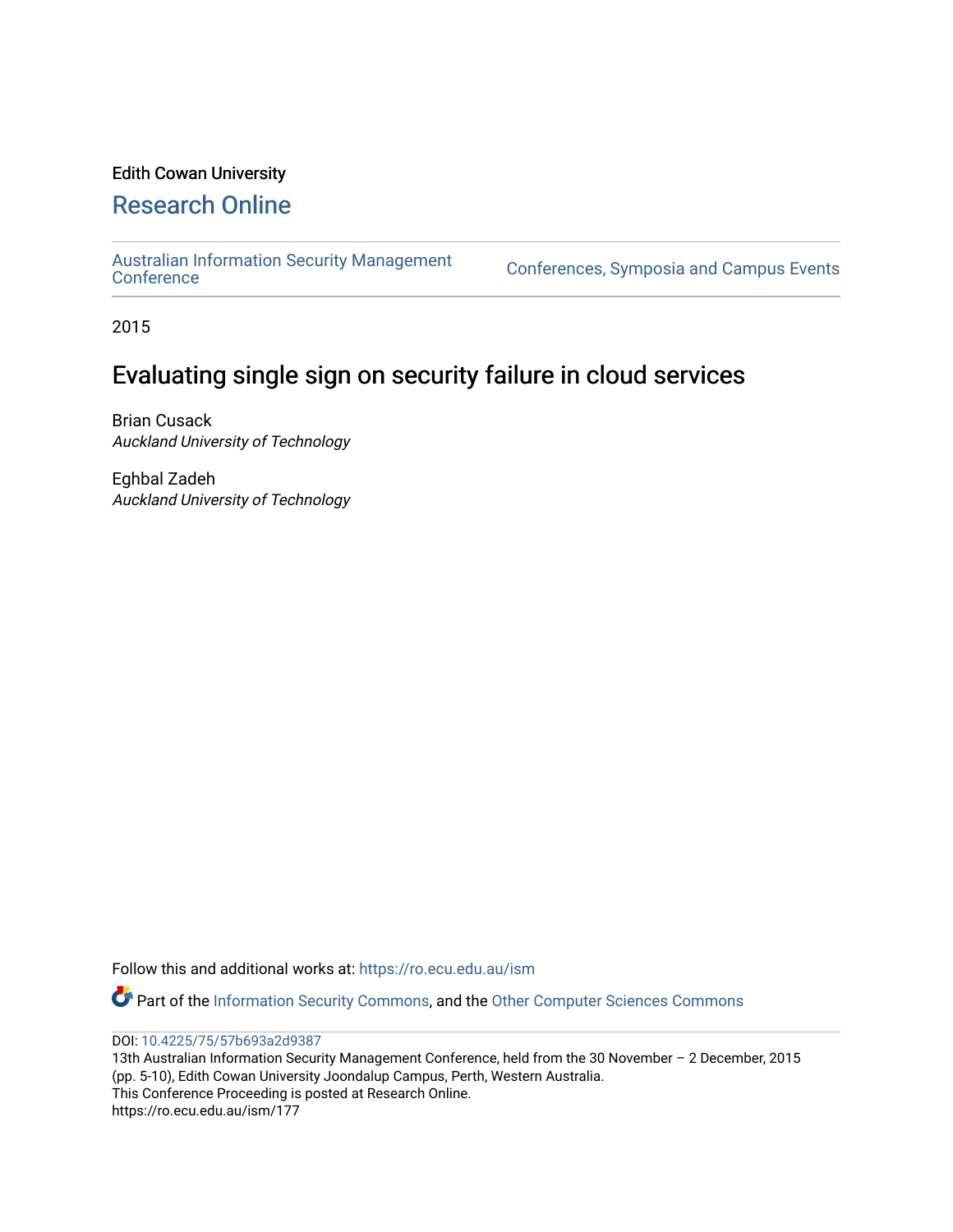## **EVALUATING SINGLE SIGN ON SECURITY FAILURE IN CLOUD SERVICES**

 Brian Cusack; Eghbal Zadeh Auckland University of Technology {brian.cusack; eghbal.zadeh} aut.ac.nz

#### **Abstract**

*The business use of cloud computing services is motivated by the ease of use and the potential financial cost reductions. Service failure may occur when the service provider does not protect information or when the use of the services becomes overly complex and difficult. The benefits also bring optimisation challenges for the information owners who must assess the service security risk and the degree to which new human behaviours are required. In this research we look at the risk of identity theft when ease of service access is provided through a Single Sign On (SSO) authorisation and ask: What are the optimal behavioural expectations for a Cloud service information owner? Federated identity management is a well-developed design literature for solutions to optimising human behaviours in relation to the new technologies. We briefly review the literature and then propose a working solution that optimises the trade-off between disclosure risk, human user risk and service security. Both breech and non-use of a system are failures.* 

#### **Keywords**

Cloud, Security, Behaviour, SSO, Failure

#### **INTRODUCTION**

The problem of authentication of users in the cloud environment has arisen as a usability issue where users object to repeating the logon behaviour multiple times to multiple identities for many different services and service providers (Shackel, 1990; Wang and Shao, 2011). Similarly users may be using multiple devices to access services simultaneously and independently. The problem is accentuated in the Cloud when the layers of complexity are reduced and the risk of unauthorised access to services increased. One of the broad research areas providing solutions to the problem has been that of federated identity management. These solutions include SSO, OpenID, One Time Passwords (OTP) and other innovative designs that facilitate the ease of human behaviour while hardening the technology protection (Gupta and Zhdanov, 2012; Hocking, et al., 2011). Each solution has usability strengths and weaknesses but also security risk and effectiveness trade-offs. In this paper our interest is in the management of risk around an identity. A suitable acceptance by all parties is required that sufficient precautions are taken to prevent theft by an unauthorised party while allowing a seamless user experience for legitimate beneficial parties (Hess, et al.,2014).

Federated authentication in the cloud environment relies on the advancement and development of authentication mechanisms that can securely and effectively distribute the identity information across platforms and devices (Yan, et al, 2009). The challenges to be overcome relate to the proprietary nature of many services and the lack of general standardisation for interoperability (Leandro, et al., 2012). To some extent the problem is addressed in independent authorisation agencies to whom each service provider referrers to authenticate users. The scope of authorisation may be further controlled by the use of strong and weak determinations. For example if three forms of identity including a biometric are provided then a strong assurance can be issued whereas if a singular password or PIN is provided then a weak assurance is issued (Madsen, et al., 2005). It is up to the authentication service user to determine the use of the authorisation for matters of access control and so on. In a cloud environment one point of entry authentication is desirable by the user but the chance of breach from a single set of credentials is higher than many (assuming differentiation). The problem is accentuated if a user identity is compromised or if a service is left open for long periods of time (Huang, et al., 2011). In both instances the user expectation presents technical and design challenges for information security. If the risk management requires a user to provide identification every 2-3 minutes to keep the service active; or if for each service or device activated, a fresh authentication of identification is required, then the user must adopt new behaviours. The user may resist the new behaviours and forgo the service (Rivard and Lapointe, 2012). Both breach and non-use of a system are failures. Hence the optimisation of human behaviour against a robust security design requires innovation and scoping for cloud environments (Sun, et al., 2011).

This paper is structured to introduce the problem area and then to elaborate potential solutions. The following section briefly introduces federation theory and the SSO opportunity. The issues of risk and behavioural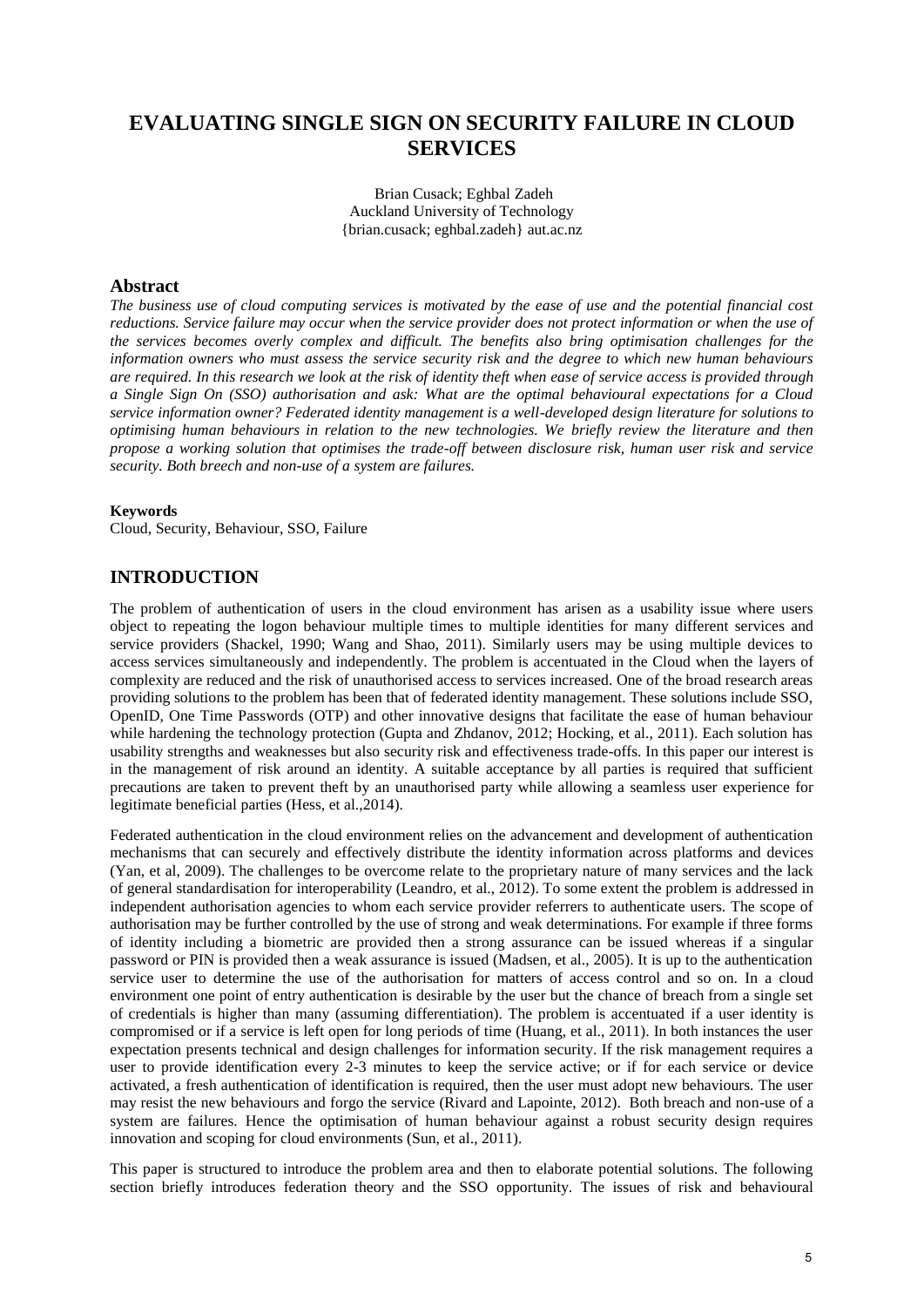modification are discussed in terms of potential system failure. It is assumed humans prefer SSO as a behavioural solution but the challenge is to match this behaviour with a secure architecture. The literature analysis shows that there is no model which can provide system integrity verification in the cloud SSO framework. We propose a mutual attestation framework based on a trusted platform model (TPM) that provides a platform verification check within the SSO protocol in order to implement trustworthiness among the cloud authentication workflow. The proposed model guarantees a secure mutual attestation with encrypted messages, by using TPM keys. A solution is proposed and then tested theoretically (from the literature) for attack resistance. The paper concludes with a discussion of trust as a utility facilitator in socio-technical security systems.

#### **SINGLE SIGN ON RISKS**

Federated authorisation relies on the existence of mechanisms beyond an organisation or domain to co-operate for the authentication of users (Yan, et al., 2009). In cloud environments the ideal is to have transparent and global mechanisms that permit general authorisation regardless of service, device or location. The current challenge is the level of co-operation that may be gained for mechanisms to communicate with different systems and yet to retain the integrity of the authorisation process (Leandro, et al., 2012). A general solution is to take the responsibility for authentication from any system and to refer it to an external authority. Such an architecture introduces the concept of "trust" and a "trusted" third party (Abbadi and Martin, 2011; Thibeau and Drummond, 2009). The independence of the third party permits one enrolment and removes duplication. A user may then have a single profile within the Managed Authentication Service Provider (MASP) where they are able to manage and monitor their profile. Any MASP enabled device or service can then send one request and gain the current confidence level for the user. The MASP too can gain information on the user from other MASPs and both public and private information sources. In this manner authentication can be provided for multiple services, devices and information requirements for the user without duplicated costs for messaging, data processing, and data storage. These benefits are passed to the user by way of minimal behavioural modifications for Cloud services (Faulkner and Runde, 2013).The ideal behaviour for a user is to perform a single sign on (SSO) for all services.

SSO opportunity has implications for system architecture and the management of risk levels associated with system failure. Failure concerns utility level and disclosure performance. If the system falls below a perceived utility level because of delivery or complexity then the user reacts negatively. Similarly if the information is disclosed or damaged beyond a control level then negative consequences occur. The level of risk in these instances impacts the objectives of the system and requires mitigation (Rivard and Lapointe, 2012; Sun, 2012). A SSO opens the system to a number of attacks (see Figure 3 for some) that may eventuate in the user identification being compromised. Identity theft is described as being "exploitation of another user's individual information to perform fraud" (Madsen, et al., 2005). Federated Identity Management (FIM) simplifies authorisation by removing repetition and layers of complexity that would usually be barriers to an adversary attack and hence a secure system requires barriers to be put back in, but barriers that do not detract from the user experience and expectation (Sloan, 2009). An attacker who cracks a SSO enabled service is likely to gain authorisation to much more than in a domain and device specific authorisation (Sun, et al., 2010).

The SSO FIM requirements also open the user identity to intentional and unintentional misuse. In the first instance the federated arrangements in a cloud environment pass the user identity and information to various parties that are often out of the user control and knowledge. The information exposure can include crossjurisdictional matters, misaligned SLA arrangements, and different information security standards (Yan, 2009). For example, carefully embedded identification marking and cryptographic measures may not pass from the user to each service supplier without spoliation. Also different service suppliers may have different standards for the reuse of identification information, the supply of service and privacy rules. The result can be the user may receive unsolicited advertising, representation in unexpected forums and exposure to unintended information sharing between different FIS and MASPs. Each risk has to be weighed against the expectation for benefit and what a user is prepared to agree is a reasonable cost for the experience (Hess, et al., 2014; Sun, 2012). The five properties for useability of a system frame a user expectation for experience (ease of learning, efficiency, ease of recollection, error recovery, and user satisfaction). The degree to which a SSO failure impacts on the user experience may be observed in behavioural changes. Unfortunately the misuse of an Identity is usually only detected after the security breech and in association with an unplanned event which may be frightening, threatening and financially costly. Effective error recovery for example may regain a user trust in a Cloud service and the emotional and financial frights be put in perspective. However, successive negative feedback across the five usability properties leads to risk aversion and user resistance to the Cloud services (Faulkner and Runde, 2013; Rivard and Lapointe, 2012; Shackel, 1990).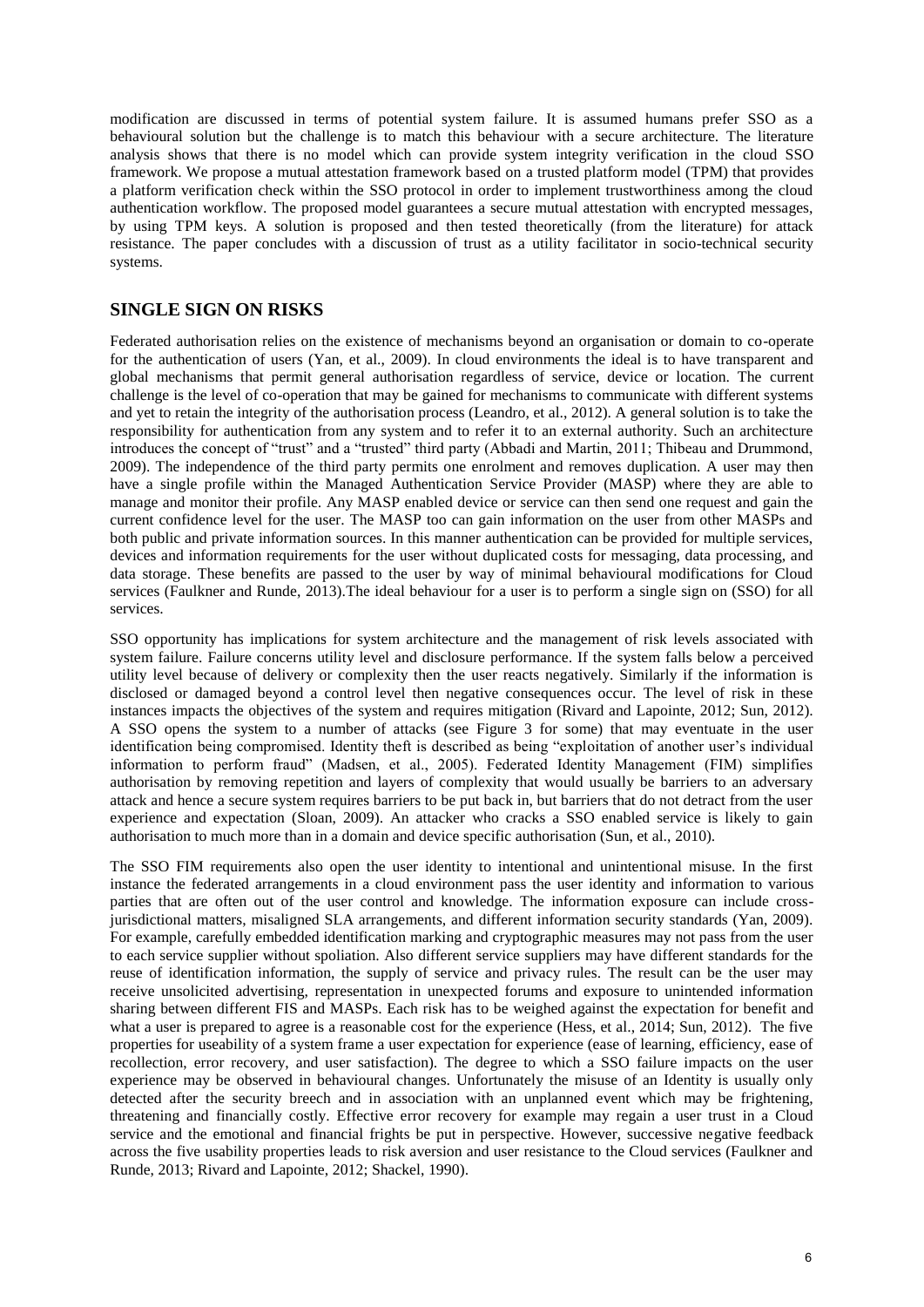#### **A PROPOSED SOLUTION**

The review of current literature suggests that the positioning of an external authorisation authority is the best solution for federation architecture issues. The exteriority creates an independent entity that is global to user devices and systems but not necessarily unique in existence. The literature also suggests that OpenID currently has the greatest uptake by Cloud service providers and hence has a protocol that satisfies more of the current users' requirements than other competitors. Our proposal is to take the best of this learning on systems architecture and FIS protocols and to add layers of complexity that replace those removed by SSO adoption. The new layers are to assure user experience and to strengthen the risk treatment for identity theft. Principally the adoption of Trusted Computing concepts and system in the form of trusted platform models (TPM) strengthens the lower layers out of sight of a user. The proposal is presented as a conceptual relationship model (Figure 1) for ideal relationships. A work flow model (Figure 2) that itemises the steps in a SSO process, and an architectural model that captures the relationships and information flows. Finally the proposed solution is subjected to eleven theoretical attacks identified from the literature and assessed against the other alternative SSO opportunities (Table 1).



*Figure 1: The Conceptual Relationship Model* 

Figure 1 process steps are summarised as follows:

Step1: OpenID allows us to sign in to web sites using a single identifier in the form of a URL.

Step2: the SP locates the User's location and creates an authentication token. SP asks the user to prove that he/she is who he/she is.

Step3: the browser proceeds with token exchange based on SAML protocol.

Step4: Step 4 is the most critical part of our proposed OpenID trust-based Federated Identity Architecture. Using Trusted Authority (TA) as the core, user's browser, Relying Party (RP) or Service Provider (SP), and IDP must prove their identity based on mutual attestation process using their TPM-enabled platforms and verified by the TA.

Step5: If and only if the mutual attestation process has been successful, i.e. the user and IDP have confidence each other, then the IDP will deliver SAML token to the user's browser.

Step6: IDP sends a encrypt token by the user's public key that shows IDP is legitimated and verified by a trusted authority.

The conceptual relationship model captures the relationships described in the literature reviewed and some assumptions are made. For simplicity the three entities of interest are the user, the service provider (SP) and the OpenID provider (IDP). In addition and external trusted party is required for security maintenance of all transactions. The system is built on trusted platform modules (TPM) and virtual trusted platform models (VTPM) that assure secure communications. These requirements are prerequisites for registration with OpenID services. We assume the communications are taking place in a public cloud but the same scenario can be played in a private cloud by the user obtaining a new OpenID registration. Trusted communication between two cloud entities can be established through attestation. Attestation is a process in which a platform that requires to be verified (attester) will have to provide an integrity report to the remote verifier. The Integrity report inside the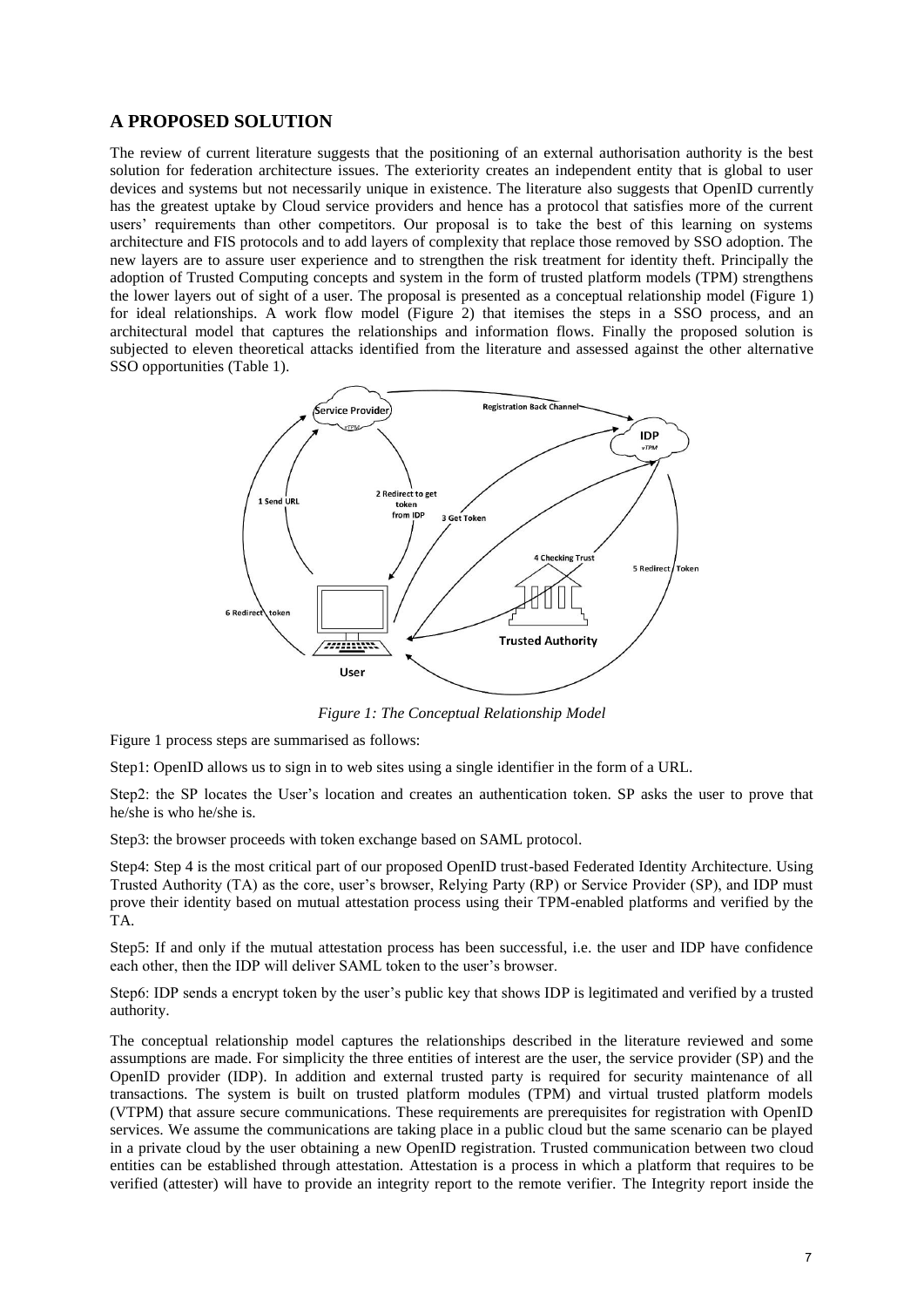attester platform can be created by using a trusted boot process. The trusted boot in a TPM-based platform operates like a chain whereby a first component needs to measure the second component and the trusted second component then needs to measure the third component and then step by step through until the last component. This process is called chain of trust for measurement and its goal is to gain trust from the first entity until the last entity. The integrity measurement value inside a TPM in the cloud service provider is the integrity report to prove it is trustable to the Trust Authority (verifier).



*Figure 2: Model Work Flow Architecture* 

In Figure 2 the work flow steps of the conceptual model are illustrated to itemise the interactions. It assumes the user has already performed the OpenID registration process and is simply requesting a cloud service. This process can be intentional or automated but goes through the same audit steps to assure validity. In Figure 2 these communications are described with one and two way message flow arrows. In Table 1 an analysis of the proposed model is made by subjecting it to theoretical attacks. These attacks have been extracted from the literature cited for specific threats in the Cloud and in the situation where a user is requiring a single logon. Four attacks are chosen to be indicative of vulnerabilities and sufficient to show the proposed model has performance advantages over others. In designing our model were aware of these threats and consequently deliberately designed to secure the system. The adoptions made in Figures 1 and 2 provide a secure environment while considering the user requirements for seamless experience. The testing can be pushed further for in practice testing but we stayed within our research scope of theory.

*Table 1: Proposed Solution Threat Analysis* 

| <b>Title</b>         | <b>Insider Attack</b> | <b>MITM</b> | <b>Phishing Attack</b> | <b>DNS Poisoning</b> |
|----------------------|-----------------------|-------------|------------------------|----------------------|
| Ding & Wei, 2010     |                       |             | $\ast$                 | ∗                    |
| You & Jun, 2010      |                       |             | $\ast$                 | $\ast$               |
| Feng et al., 2011    |                       | $\ast$      | $\ast$                 |                      |
| Thibeau & Reed, 2009 |                       |             | $\ast$                 |                      |
| Urien, 2010          |                       | $\ast$      | $\ast$                 |                      |
| Nor & Jalil, 2012    |                       | $\ast$      |                        |                      |
| Latze, 2007          |                       | $\ast$      | $\ast$                 |                      |
| Huang et al., 2011   | $\ast$                |             | $\ast$                 |                      |
| Leicher et al., 2012 |                       |             | $\ast$                 |                      |
| Leandro et al., 2012 | $\ast$                |             |                        |                      |
| Hodges et al., 2008  |                       |             | $\ast$                 | $\ast$               |
| Proposed Model       | $\ast$                | $\ast$      | $\ast$                 | *                    |

\*Indicates the model is resistant to this attack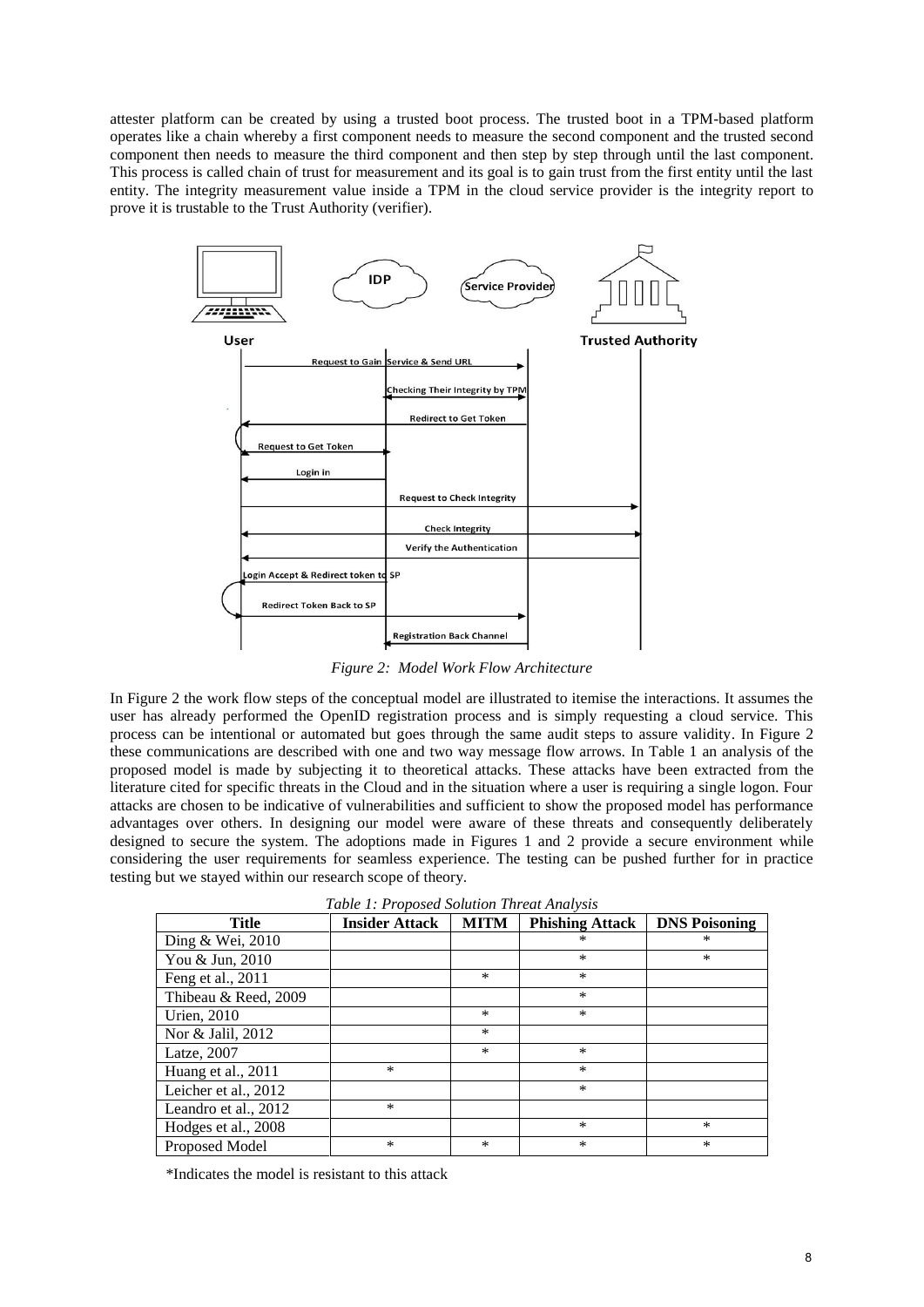#### **TRUSTING BEHAVIOUR**

Trust is a two way event that the user and the system formulate through interaction. The system retains a defensive posture based on multiple feedback loops, learning and risk based decision criteria. The system will always act in the best interest of the system by optimising beneficial activities and minimising potential failures. The user retains a recollection of the interaction experience, the process steps and expectation satisfaction. The user will develop negative attitudes when their personal satisfaction is affected by adverse or unexpected consequences. For example if the utility is perceived too low, privacy is breeched, and so on. Unfortunately the compromise of an identity is not usually known until the negative consequences materialise. The user too will often act against the best interest of the system by interacting to their own satisfaction and level of operational ability. The beneficial relationship between the user and the system is optimised in learned behaviours. However there is a strong tension between learning with positive consequences and learning with negative consequences when the perceived risk is heightened. In the use of Cloud services personal, valuable and private information is transacted through multiple agencies. The user tolerance for negative feedback in learning is lower in such a context and the tolerance for puzzling interfaces lower. In simple terms the user is quite nervous about sharing their information and often worried by the thought of potential system failures. An information owner usually has higher expectations for security than a custodian or a general user of the information and hence the tension between the service and the user expectation is heightened.

In the proposed model we have integrated a trusted computing system with the Cloud services of agency and authorisation in order to address the technical concerns of communication. The user confidence has been discussed under the five properties of the usability criteria. Here the expectation is set that a user requires all five properties to deliver in their favour with zero negative feedback. In practice however two other factors come into play that we have structured to mediate positive and negative feedback and importantly, to place the user in a negotiated position that balances the system expectation with the user expectations. In such a context the user can be expected to modify their behaviour in keeping with managed and minimalistic system demands. The user may have a SSO seamless experience for many Cloud services but they are expected to enrol in OpenID, comply with a TPM operating and computing system and occasionally reregister as different Cloud architectures are required or a non-affiliated service is requested. This is part of the trust contract a user is to experience and to accept for service in our proposal. Consequently in our models we have built in technical trust so as to minimise negative feedback and management services to enhance the user confidence levels and ease of behavioural modification.

#### **CONCLUSION**

In this research we set out to answer the question: What are the optimal behavioural expectations for a Cloud service information owner? We assumed that there are many users but some users hold a rightful ownership responsibility for the information transacted in a Cloud. We have also assumed that human behaviour fits the five properties in the cited usability literature and hence expectations can be established in relation to the criteria. Other parties involved with the Cloud transaction of information are custodians and as such they hold other expectations. Together the parties must trust one another within the designated roles of system and perform as expected. All parties must expect to negotiate and give up some of their maximum requirements to gain a satisfying user experience. Behaviour and protection from failure is optimised in such a negotiated situation.

#### **REFERENCES**

- Abbasi, A., Albracht, C., Vance, A. and Hancon, J. 2012. "MetaFraud: A Meta Learning Framework for of Financial Fraud," *MIS Quarterly* (36:4), 1293-A12.
- Abbadi, I. and Martin, A. 2011. "Trust in the Cloud," *Information Security Technical Report* (16:3-4), pp 108- 114.
- Clarke, N. and Furnell, S. 2007. "Advanced user authentication for mobile devices," Computers & Security (26:2), 109-119.
- Ding, X. and Wei, J. 2010. "A scheme for confidentiality protection of OpenID authentication mechanism," in *Proceedings of the International Conference on Computational Intelligence and Security* (CIS'10), pp.310–314, Nanning, China.
- Faulkner, P. and Runde, J. 2012. "Technical Objects, Social Positions, and the Transformation Model of Social Activity," *MIS Quarterly* (37:3), 803-818.
- Feng, Q., Tseng, K., Pan, P., Cheng, T. and Chen, C. 2011. "New anti-phishing method with two types of passwords in OpenID system," in *Proceedings of the 5th International Conference on Genetic and Evolutionary Computing* (ICGEC '11), pp. 69–72, Xiamen, China.